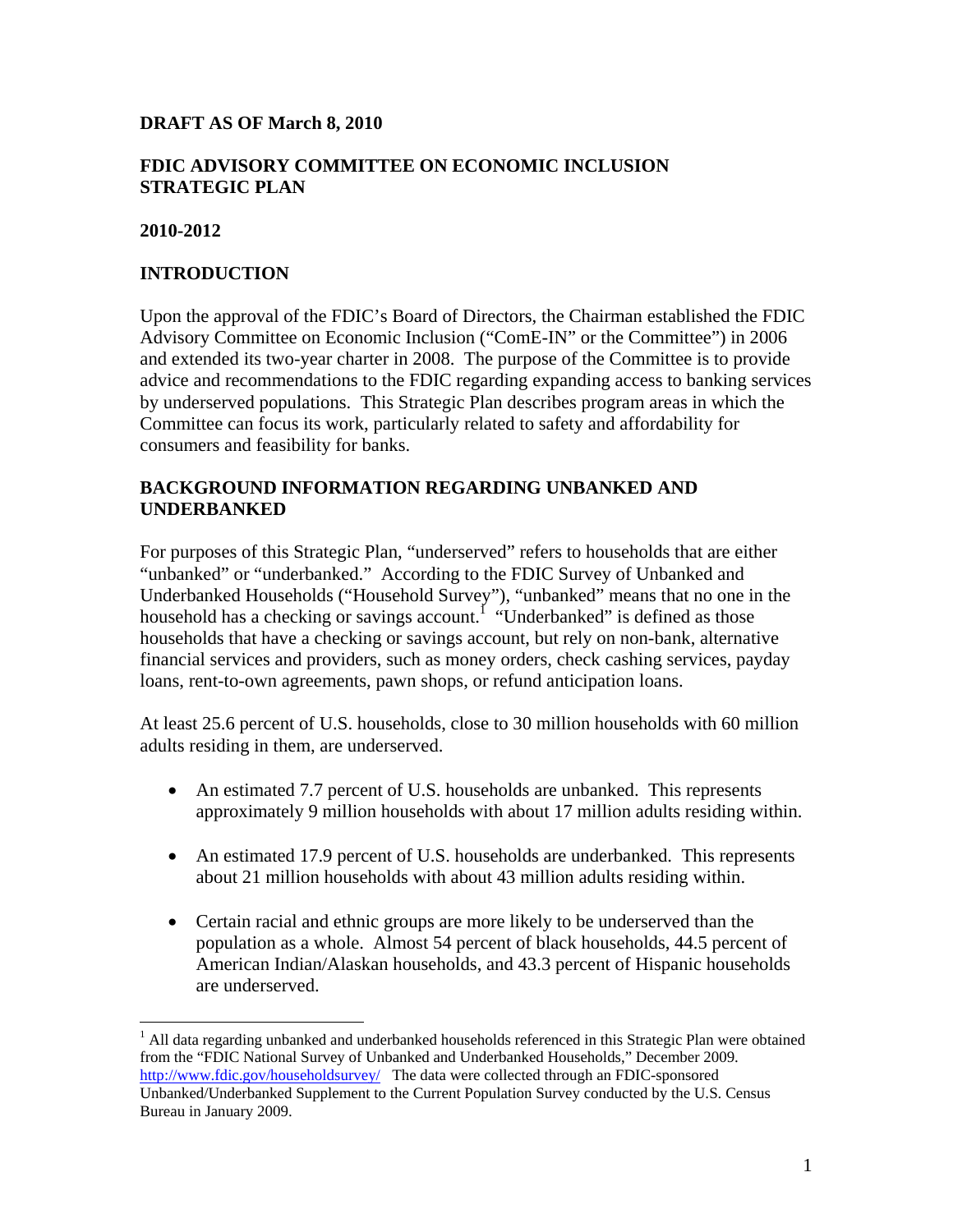- Nearly 20 percent of lower-income households, those earning below \$30,000, do not currently have a bank account. These households account for at least 71 percent of all unbanked households.
- The underbanked rate is more evenly distributed across income groups in that middle-income households, those with annual income between \$30,000 and \$50,000, are about as likely as lower-income households to be underbanked.

On the surface, it would appear that banks have a strong incentive for pursuing underserved consumers, given the sheer size of the alternative financial services industry. The annual dollar volume of alternative financial service provider transactions is estimated at more than \$320 billion.<sup>2</sup> However, according to the FDIC Survey of Banks' Efforts to Serve the Unbanked and Underbanked ("Bank Survey"), while 73 percent of banks are aware of significant underserved populations in their market area, less than 18 percent identify expanding services to these consumers as a priority in their business strategy.<sup>3</sup> Common reasons banks provided in the Bank Survey for not pursuing these customers include profitability issues, regulatory barriers, and fraud concerns. The following are some specific findings of the Bank Survey regarding the extent to which banks provide services targeted to underserved consumers:<sup>4</sup>

- 62 percent of banks report offering a basic, starter transaction account, but only 1 percent of banks do not permit overdrafts on basic accounts.
- Only 7 percent of banks offer workplace-based savings and 3 percent participate in the Internal Revenue Service's Volunteer Income Tax Assistance program.
- 49 percent of banks offer check cashing services and 41 percent offer money orders, while 12 percent offer prepaid cards, 18 percent offer bill paying services, and 6 percent offer remittances.
- 53 percent of banks report teaching financial literacy and 58 percent conduct financial literacy outreach.

 $\overline{a}$ <sup>2</sup> Christine Bradley, Susan Burhouse, Heather Gratton, and Rae-Ann Miller, "Alternative Financial Services: A Primer," FDIC Quarterly, Volume 3, Number 1, March 2009. http://www.fdic.gov/bank/analytical/quarterly/2009\_vol3\_1/AltFinServicesprimer.html

 $3$  All data regarding banks offering products and services tailored to the underserved were obtained from the "FDIC Survey of Banks' Efforts to Serve the Unbanked and Underbanked" February 2009. The data were collected during 2008 from a sample of banks representing the population of banks. http://www.fdic.gov/unbankedsurveys/unbankedstudy/FDICBankSurvey\_ExecSummary.pdf

<sup>&</sup>lt;sup>4</sup> The extent to which banks offer small dollar loans is uncertain based on the Bank Survey. This was due to widespread apparent misinterpretation of a question by banks regarding offering small dollar loans to include overdraft lines of credit that distorted the results. This question will be clarified in subsequent survey efforts.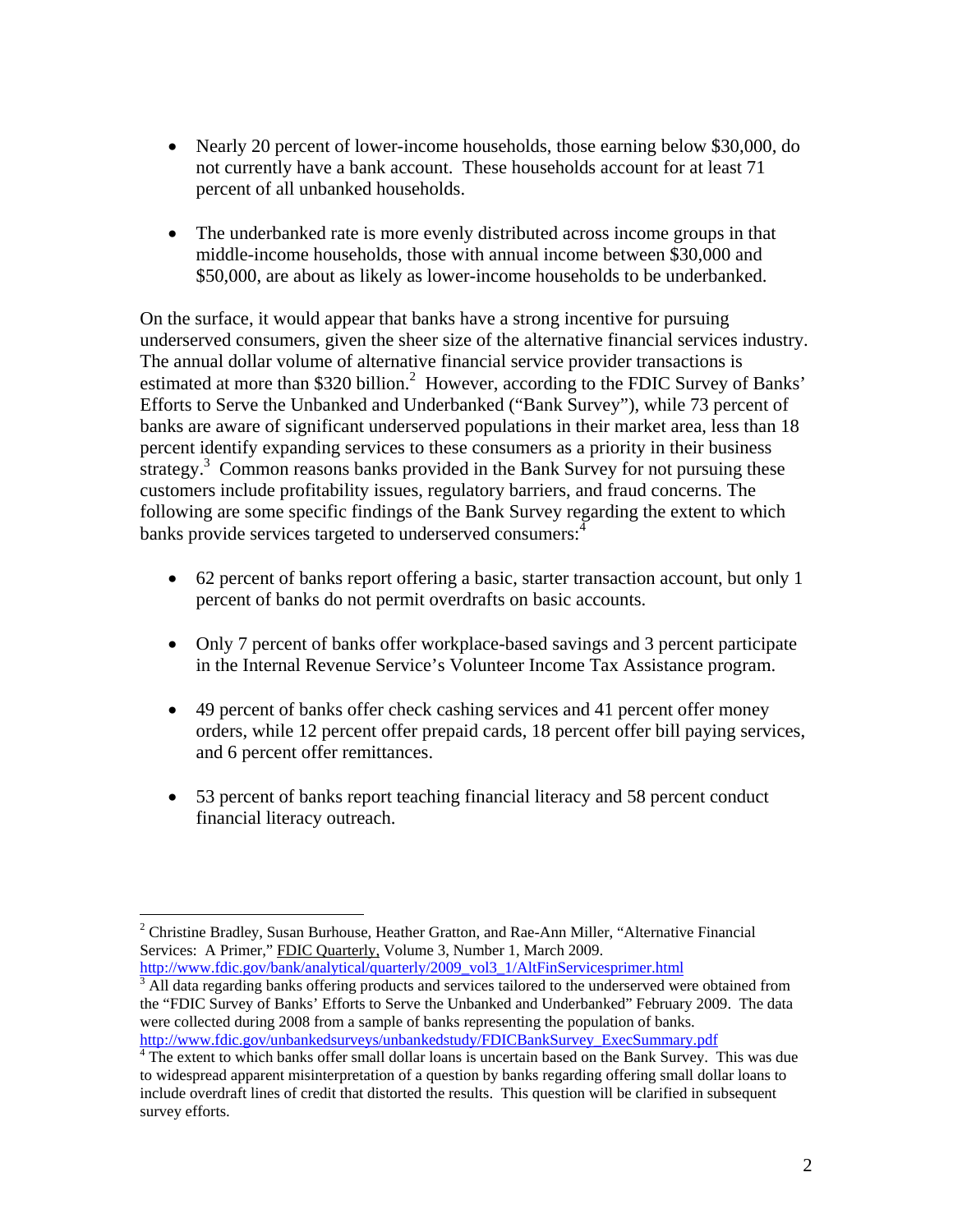With respect to offering alternate forms of identification, 27 percent accept Matricula Consular and 38 percent accept Individual Taxpayer Identification Numbers.<sup>5</sup>

From a consumer perspective, having access to appropriate mainstream financial institution services confers two primary benefits. First, banks provide a safe place for consumer savings. Basic, FDIC-insured savings accounts, with low or no minimum balances and fees, are easy to understand and use, provide a safe way to earn at least a modicum of return, and, unlike more sophisticated investment options, are accessible to consumers regardless of income level.

Additionally, mainstream financial institution services are often less costly than alternative financial services. For example, the Brookings Institution estimated that an employed consumer could save as much as \$40,000 over his or her career by relying on a lower-cost checking account instead of check cashing services.<sup>6</sup> In another example, the FDIC's Small-Dollar Loan Pilot Program has demonstrated that banks can feasibly offer affordable small dollar loan products as an alternative to high-cost credit products, like payday loans and fee-based overdraft protection. Banks operating under the pilot offer small-dollar credit products below a 36 percent annual percentage rate (APR) versus the 400 percent APR or higher typically charged by payday lenders.<sup>7</sup>

However, not all bank products and services are beneficial to consumers from a cost perspective. For example, a consumer who is unfamiliar with or unable to manage a traditional checking account could potentially incur costly and unforeseen overdraft fees for misuse of the account.<sup>8</sup> There are also costs and other feasibility issues associated with banks providing products and services to underserved consumers, particularly for low-balance accounts and products.

1

 $<sup>5</sup>$  The Matricula Consular is an identification card issued by the government of Mexico through its</sup> consulate offices to Mexican nationals residing outside of Mexico regardless of their emigration status. An Individual Taxpayer Identification Number (ITIN) is a tax processing number issued by the Internal Revenue Service (IRS) to individuals who are required to have a U.S. taxpayer identification number but who do not have, and are not eligible to obtain a Social Security Number (SSN) from the Social Security Administration. IRS issues ITINs to foreign nationals and others who have federal tax reporting or filing requirements and do not qualify for SSNs.

<sup>&</sup>lt;sup>6</sup> Matt Fellowes and Mia Mabanta, "Banking on Wealth: America's New Retail Banking Infrastructure and Its Wealth-Building Potential," A Research Brief for the Metropolitan Policy Program at Brookings, January 2008.

<sup>&</sup>lt;sup>7</sup> Susan Burhouse, Rae-Ann Miller, and Aileen Sampson, "The FDIC's Small-Dollar Loan Pilot Program: A Case Study after One Year," FDIC Quarterly, Volume 2, Number 2, August

<sup>2009.</sup>http://www.fdic.gov/bank/analytical/quarterly/2009\_vol3\_2/SmallDollar.pdf

<sup>&</sup>lt;sup>8</sup> See "Joint Guidance on Overdraft Protection Programs," February 2005 for a description of supervisory guidance regarding bank overdraft programs. http://www.fdic.gov/news/news/financial/2005/fil1105.html. See also "FDIC Study of Bank Overdraft Programs," November 2008 that sets forth data on the provision of overdraft services by FDIC-supervised banks and the use of those services by consumers. http://www.fdic.gov/bank/analytical/overdraft/FDIC138\_ExecutiveSummary\_v508.pdf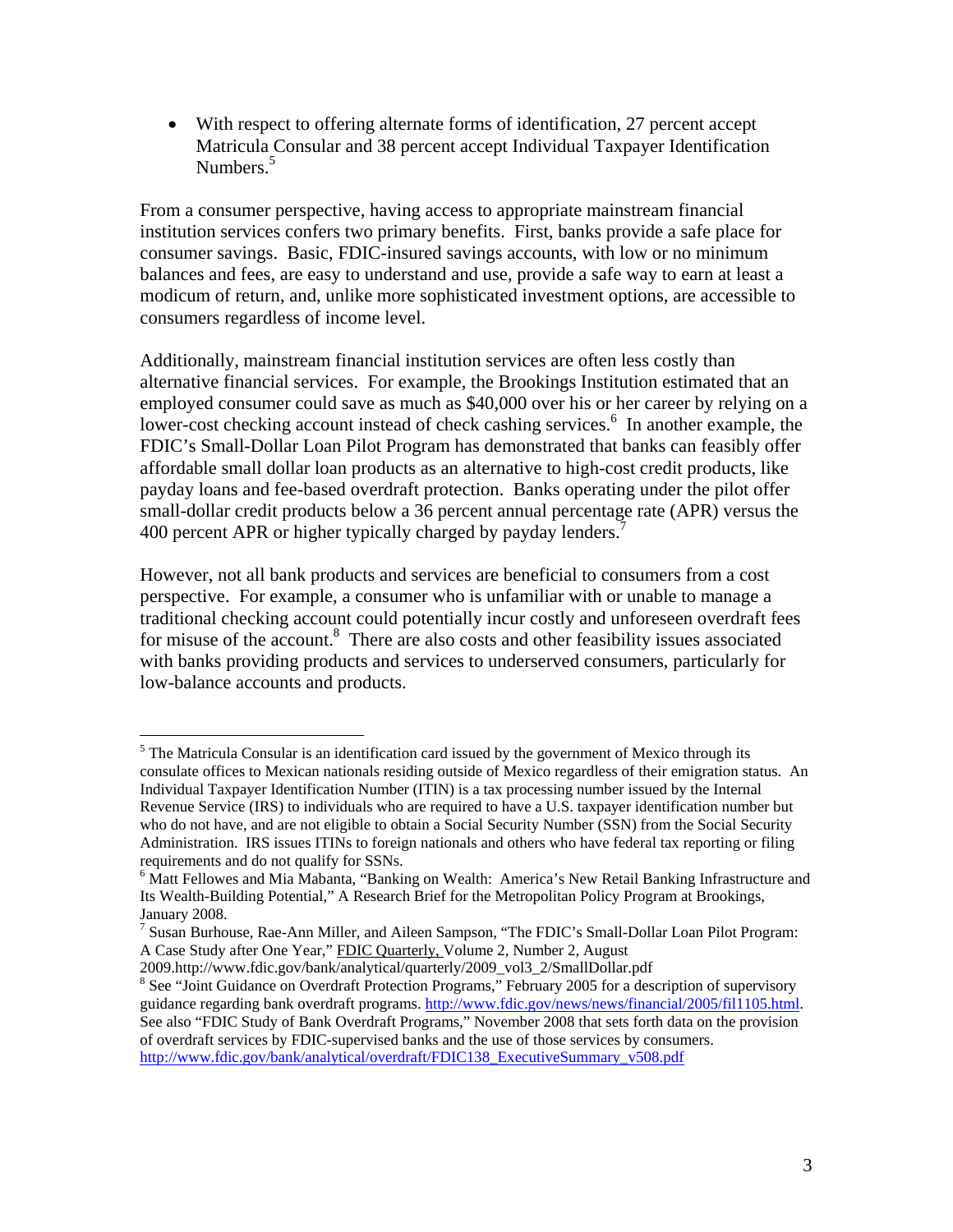# **MISSION**

The Committee provides advice and recommendations to the FDIC on initiatives to expand access to banking services by underserved populations. Initiatives are concentrated in, but are not limited to, the following program areas:

- Transactional Accounts
- Savings
- Affordable Credit
- Financial Literacy
- Incentives

## **VISION**

The ComE-IN's vision is to support research, demonstration projects and pilots, and sound supervisory and public policies intended to improve appropriate engagement with mainstream financial institutions through its advice and recommendations. "Appropriate engagement" means that households are using financial products and services that are affordable, easy to understand, and not subject to unfair or unforeseen fees.

The Committee believes there are certain program areas in which the Committee can focus its work as set forth in this Strategic Plan in order to facilitate progress on improving appropriate engagement with mainstream financial institutions. The Committee recognizes that specific measures of improvement it may recommend to the FDIC in appropriate engagement are national goals that would require participation and cooperation of multiple stakeholders, including the FDIC, other government agencies, Federal, state and local policymakers, the financial services industry, nonprofit and philanthropic groups, consumer groups and consumers.

## **OBJECTIVES**

 $\overline{a}$ 

The Committee's objectives for study and possible recommendations to the FDIC are in two relatively straightforward and complementary areas. The Committee hopes to accomplish these objectives through the initiatives as set forth in this Strategic Plan.

1) Lowering the Level Of Underserved Households: The Committee's efforts could prioritize economic inclusion activities towards certain racial and ethnic households that are most likely to be underserved, and on lower-income households that are most likely to be unbanked.<sup>9</sup> Accordingly, achievement of this objective could also be monitored in terms of reductions in the levels of underserved households among those groups. Assessment of achievement of this goal could also be measured in terms of appropriate engagement with the

 $9^9$  For example, the Household Survey reported that 54 percent of black households, 43.3 percent of Hispanic households, and 44.5 percent of American Indian/Alaskan households are unbanked or underbanked. In addition, 46 percent of households with less than \$15,000 annual income and 25 percent of households with annual income between \$15,000 and \$30,000 are unbanked.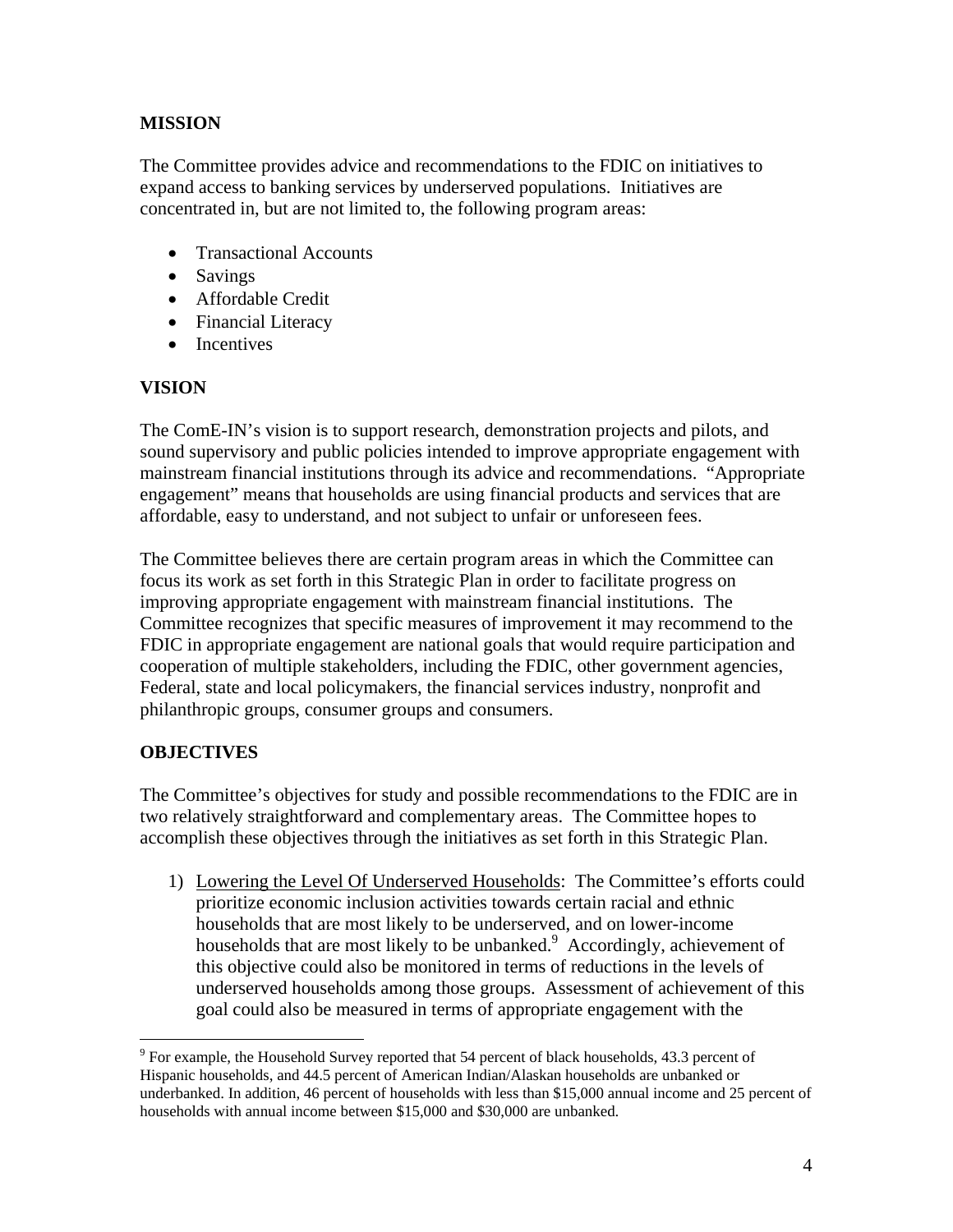financial mainstream, ensuring that households are using financial products and services that are affordable, easy to understand, and not subject to unfair or unforeseen fees.

2) Increasing the Supply of Financial Products and Services Targeted to Underserved Households: The Committee's efforts could focus on encouraging the supply of appropriate bank products and services that are specifically tailored to the needs of underserved households. Achievement of this objective could be tied to the completion of the initiatives in the five program areas and could be monitored in terms of increases in the percentages of banks offering products and services targeted to underserved households in as many categories as possible. Assessment of this objective could be made in the context of prices charged by banks for such services and demonstration that prices are competitive with those charged by alternative service providers and do not involve opaque, unfair, or otherwise inappropriate fees or other charges.

Ongoing progress on these objectives could be tracked through the ongoing Household and Bank Surveys.<sup>10</sup>

# **PROGRAM AREA INITIATIVES**

To achieve its objectives, the Committee believes there are certain program areas in which the Committee can focus its work. The following descriptions of program area initiatives delineate programmatic goals and estimated completion dates for each initiative. As initiatives progress, they may change and new or revised initiatives may be considered.

**Transactional Accounts**: *Identify safe, affordable, and innovative transactional accounts for low- to moderate-income (LMI) consumers and develop methods of stimulating bank offering of such products. Identify ways to encourage banks to provide products that support saving as well as handle financial transactions.* 

 **Discuss and Gain External Feedback on Innovations in Safe Transactional Products and Sustainable Delivery Strategy Options for Underserved Consumers (Estimated Completion Date: March/April 2010) –** Gather practitioners, bankers, policy makers, and experts on safe financial products to discuss ways to identify suitable products and sustainable delivery strategy options. Discussion could include understanding the cost implications of these products and identifying ways to promote adoption on a sustainable basis among banks. Discussion could help in the development of an action plan to recommend to the FDIC to stimulate bank offering of safe transactional accounts for underserved households. This initiative could consider recommending FDIC sponsorship of a symposium.

 $\overline{a}$  $10$  The Household Survey and the Bank Survey are expected to be re-administered in 2011.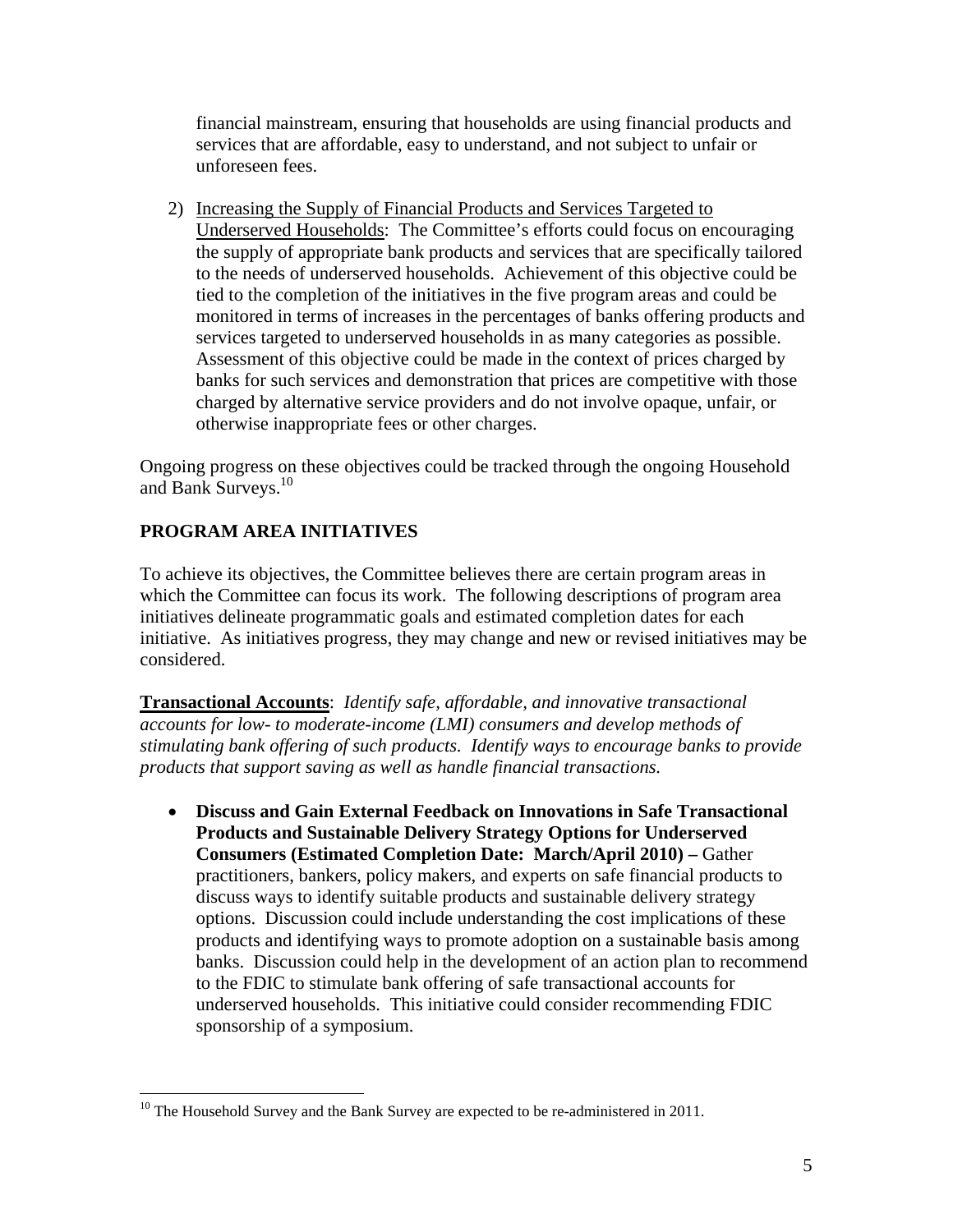- **Develop a Prototype "Suite" of Safe Transactional Products and Sustainable Delivery Strategies (Estimated Completion Date: June/July 2010 – This effort** could include identifying specific products and product features that provide underserved consumers with safe, convenient, and low-cost ways to: cash checks, store and save funds, gain access to cash when needed, pay bills, purchase money orders, and make account-to-account funds transfers. These products could consider traditional checking accounts, possibly linked to savings accounts, as well as employer-provided network branded payroll cardholder accounts, network branded prepaid cardholder accounts, and innovations like "savings pockets" embedded in prepaid accounts. Development of these product prototypes could also consider: account opening policies, bank personnel training, and the use of electronic payment platforms and innovative technologies that may lower product costs.
- **Identify Broad-Based Initiatives and Potential Collaborations to Encourage Banks to Offer the Suite of Products and Achieve Scale (Estimated Completion Date: Late 2010 –** The Committee could study ways to leverage existing local and regional programs or collaborations, including specific initiatives that it could recommend that the FDIC undertake on its own or jointly with other agencies, that encourage banks to offer transactional products and adopt sustainable delivery practices (*e.g.,* coalitions and Financial Institution Letters). This effort could also assess the effectiveness of mandatory laws and regulations (*e.g.,* state lifeline account laws) and explore ways to improve the effectiveness of the Community Reinvestment Act (CRA) services test or provide other, possibly more effective, incentives for banks to offer underserved consumers safe, low-cost products through the CRA.

**Savings:** *Identify ways to provide underserved consumers with safe and convenient ways to save, focusing on the short to medium-term horizon, that are also attractive to and feasible for mainstream financial institutions to offer.* 

 **Study Whether a "Base Level" of Savings Can Be Set Forth, Particularly for Low- and Moderate-Income (LMI) Households, and Ways These Households May Currently Be Saving. (Estimated Completion Date: December 2010)** – Recognizing that increasing savings can be a double edged sword with respect to economic growth, the Committee could study what is a desirable level of emergency savings for households, how much is currently there, and what ways LMI consumers are saving, beyond mainstream financial institution accounts. The Committee also could consider access to funds through formal and informal credit and other channels to meet emergency needs. Also, the Committee could study the merits of various public policy initiatives to encourage saving, such as proposals that suggest using public and private funds for seeding savings accounts for all children. This initiative could consider recommending FDIC participation in a research project.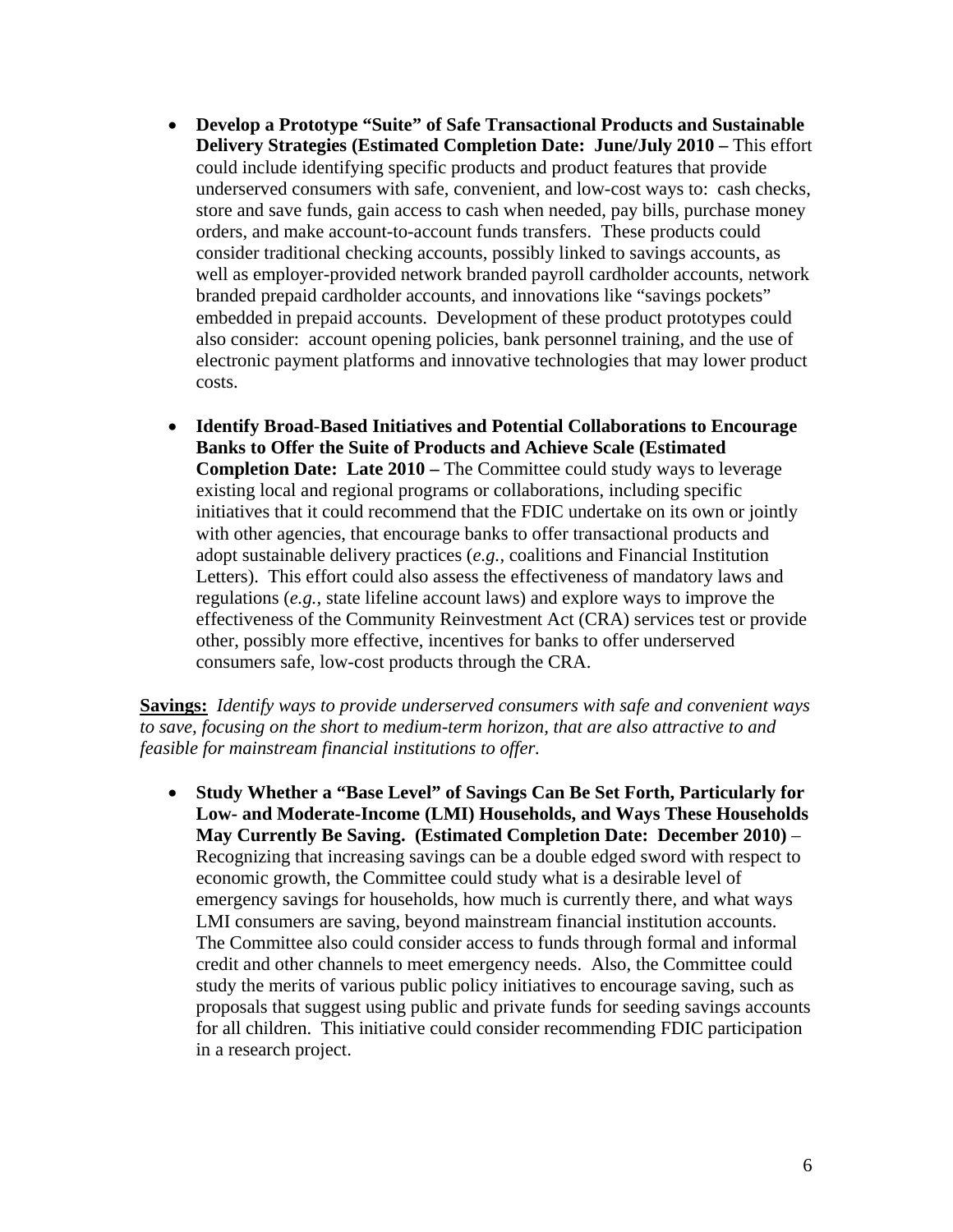- **Define a Template and Delivery Options for Safe and Effective Savings Products for Underserved Consumers (Estimated Completion Date: March/April 2010) –** See Transactional Accounts Description above.
- **Develop a Prototype for Safe Savings Products and Sustainable Delivery Strategies (Estimated Completion Date: June/July 2010) –** See Transactional Accounts Description above.
- **Identify Broad-Based Initiatives and Potential Collaborations to Encourage Banks To Offer The Safe Savings Prototype and Achieve Scale (Estimated Completion Date: Late 2010) –** See Transactional Accounts Description above.

**Affordable Credit:** *Identify ways to stimulate the availability of safe, affordable, responsible credit to underserved consumers that is also feasible and profitable for financial institutions to offer.* 

- **Consider Recommending a "Branding Effort" That Emphasizes the Small-Dollar Loan Pilot as a Safe Alternative to Payday Lending, Fee-Based Overdraft Protection, and Other High-Cost, Short-Term Credit Options (Estimated Completion Date: May/June 2010)** – The product features identified in the pilot could be "branded" as a template for safe, affordable, feasible, small-dollar loan programs. This initiative could consider recommending FDIC participation in making the template easily available through websites, FDIC.gov, Economicinclusion.gov, and speeches and outreach. This initiative also could consider whether support for the template could be garnered through a network of other organizations that recognize the merits of the template. Specific emphasis in the branding effort could be placed on encouraging banks to offer small-dollar loans as alternatives to fee-based overdraft protection.<sup>11</sup>
- **Highlight Findings of Small-Dollar Loan Pilot (Estimated Completion Date: June/July 2010)** – This initiative could consider recommending FDIC sponsorship of a close-out symposium and publication of an article to highlight final pilot findings, summarize technology and other innovations in small dollar loans, and address progress on incentives to scale safe, small-dollar loans across the financial mainstream. Both the symposium and the article could also emphasize and promote the Small-Dollar Loan Pilot "branding effort."
- **Study Creation of Pools of Nonprofit Funds or Government Operating Funds to Serve as "Guarantees" for Safe Small-Dollar Loan Programs (Estimated Completion Date: March/April 2011)** - Several existing small-

 $\overline{a}$ 

<sup>&</sup>lt;sup>11</sup> The 2005 "Joint Guidance on Overdraft Protection Programs," supra, footnote 8, already provides encouragement for banks to offer alternatives to fee-based overdraft protection. The Guidance suggests "monitoring excessive consumer usage, which may indicate a need for alternative credit arrangements or other services, and inform consumers of these available options." These options could include small-dollar credit products.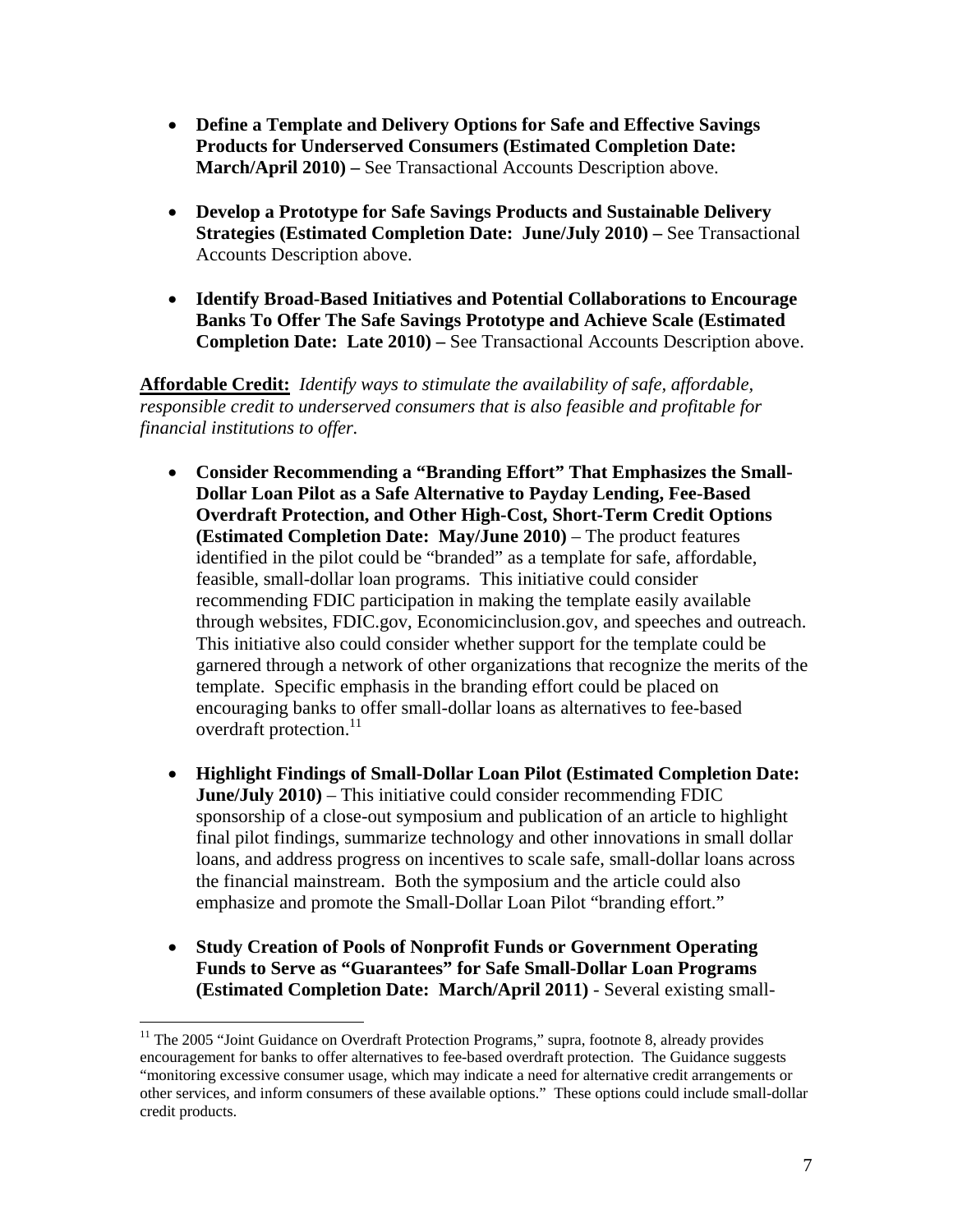dollar loan programs feature "guarantees" in the form of loan loss reserves or linked, low-cost deposits provided by government bodies or philanthropic groups. These guarantees provide important assurances to banks interested in providing loan funds and other support to the programs. To encourage more institutions to offer small-dollar loan programs, the Committee could study whether larger pools could be created and report its findings to the FDIC.

- **Study Feasibility of a Pilot Using Federal Workforces to Test Safe, Innovative Small-Dollar Loan Business Models (Estimated Completion Date: June/July 2011**) – The dominant model in the small dollar loan pilot is the "hightouch" relationship building model. Peer-to-peer technology and employer-based lending are promising technologies to reduce handling costs, and with employerbased models, potentially credit losses. The Committee could consider whether to recommend that the FDIC or other Federal workforces explore serving as pilots for testing innovative small-dollar loan business models, to the extent legally permissible.
- **Study Small Business Lending and Microfinance (Estimated Completion Date: September/October 2010) and Other Credit Topics as Appropriate**

**Financial Literacy**: *Examine current financial education delivery and research efforts, and consider recommendations to improve the dissemination of existing financial education resources and strategies.* 

- **Consider Recommendations on How the FDIC Can Enhance Efforts to Promote Youth Financial Education (Estimated Completion Date: April 2010) –** Explore additional ways that the FDIC could integrate financial education into the K-12 classroom. For example, the Committee could explore potential synergies between the FDIC and the Department of Education, teachers' unions, state officials, and others.
- **Study the Development of a Certification Program for Third-Party Organizations (or Educators) that Provide General Financial Education (Estimated Completion Date: July 2010) –** Consider a framework for a certification program and strategy for its implementation and management. A certification program for financial educators could help assure financial institutions and others that support financial education that their dollars are channeled into reputable organizations. It could also help consumers identify potential sources to receive quality, objective financial education training. This initiative could consider a recommendation to the FDIC.
- **Explore Whether There Are Regulatory or Other Impediments to Making Changes to Promote Outcome-Based Financial Education (Estimated Completion Date: July 2010) –** As an example, in September of 2008, the FDIC amended its regulations to make it easier for FDIC-supervised banks to offer deposit and lending services as part of school financial education programs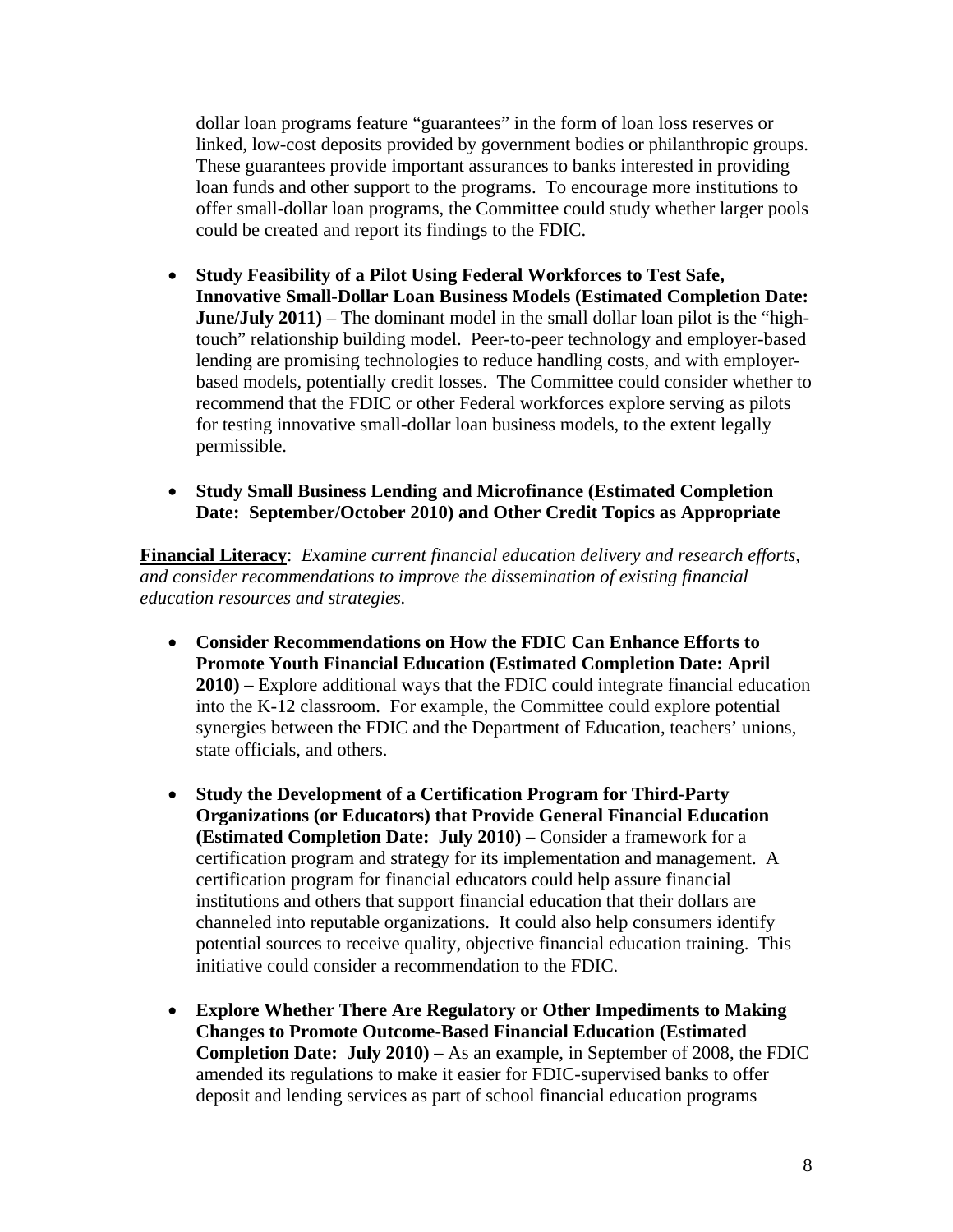without having to file a branch application. The Committee could explore whether there are additional regulatory incentives, or potential regulatory impediments, to further encourage the delivery of financial education (and banking services tied to the financial education workshops).

 **Examine Education Efforts Over the Past 25 Years and Determine What Has Worked Well and What Has Not, and Consider How Financial Education Best Practices Observed by the Government/ Regulators Can Be More Broadly Disseminated to Practitioners (Estimated Completion Date: September 2010) - The Committee could develop a white paper or literature** review for the FDIC that summarizes existing knowledge for practitioners/funders and identifies areas for future study for researchers. The Committee could offer recommendations to the FDIC on how practitioners and other stakeholders can better access/receive financial education best practices from the federal banking regulators.

**Incentives**: *Study ways to encourage banks to lend and invest in LMI communities, and to offer responsible loan and deposit products to LMI and underserved individuals and families by offering stronger CRA incentives and visible demonstrations of support from the FDIC Chairman.* 

- **Consider Ways to Encourage Banks to Offer Affordable and Responsible Products and that Small-Dollar Loan Programs Receive Positive Community Reinvestment Act (CRA) Consideration (Estimated Completion Date: Late 2010) –** Consider standards to ensure that CRA credit is given only for products that are beneficial and that harmful products are adversely considered. The Committee could consider recommendations such as guidance that specifically allows examiners to give small-dollar loan programs heavy weight as a "game changer," even if the program is relatively small. More generally, to continue to ensure that small dollar loan programs receive positive consideration under the Community Reinvestment Act (CRA) examination process, the Committee could consider recommending further guidelines for bankers and examiners.
- **Consider Ways to Focus More CRA Attention on Promoting Bank Services, Community Development and Helping LMI Consumers Build Assets (Estimated Completion Date: Late 2010) –** The Committee could recommend to the FDIC further guidance that focuses more attention on asset building, transaction services, and partnerships with nonprofits and less on merely providing alternative systems (*e.g.,* Internet banking) for delivering services. The Committee could consider recommending that the small bank rating criteria be changed to consider asset building and savings products for LMI consumers. The Committee also could recommend changes that allow examiners to give heavy weight to "game changing" savings programs, like IDAs or low-cost savings accounts, even if the program is relatively small.